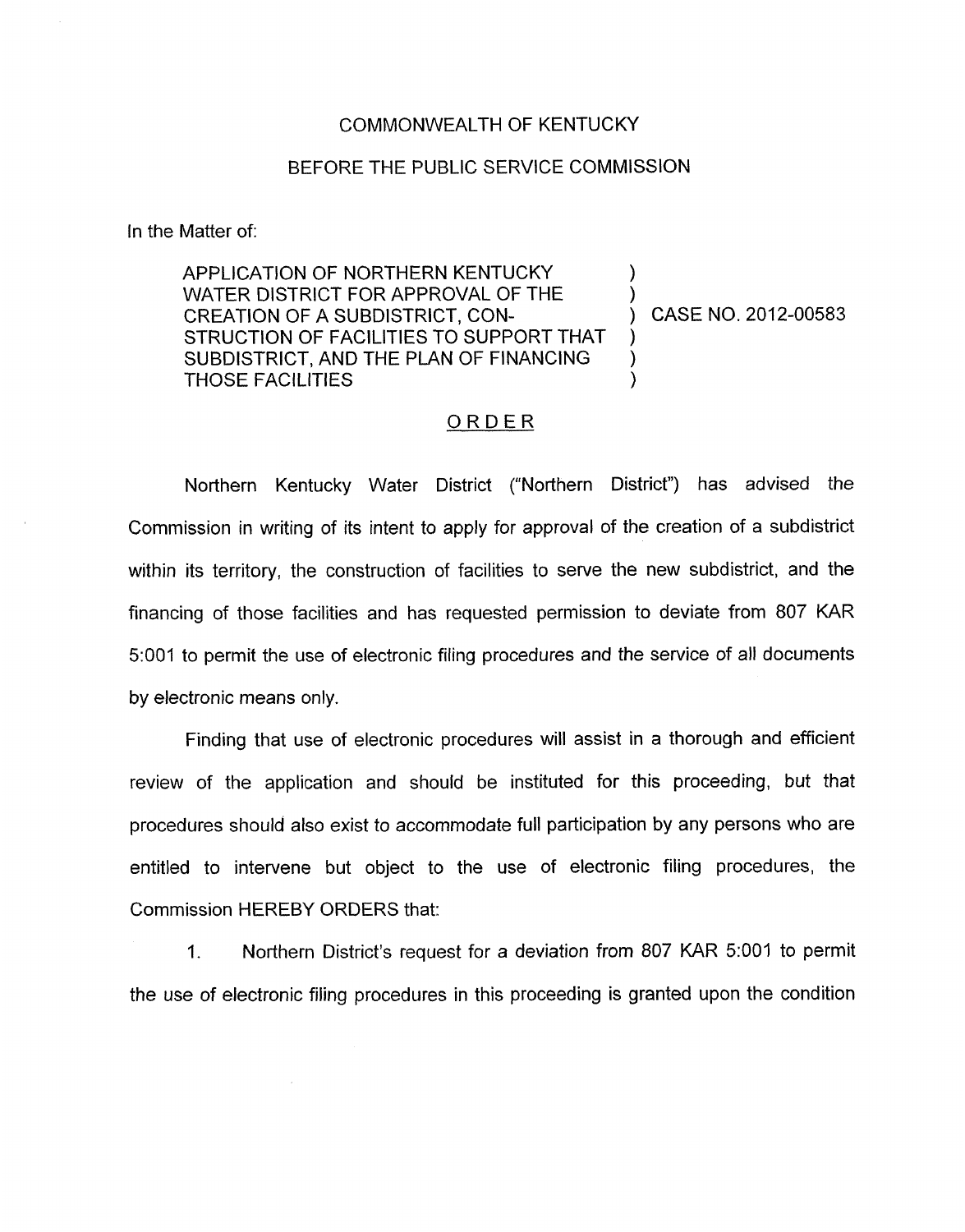that Northern District files with the Commission within **10** days of the date of this Order a written waiver of all rights to service of Commission orders by United States mail.<sup>1</sup>

**2.** When a conflict exists between the procedures presently set forth in 807 KAR **5:OOl** and those established in this Order, the parties shall comply with this Order.

3. All pleadings, documents, and exhibits shall be filed with the Commission by uploading an electronic version of the document using the Commission's E-Filing System at <https://psc.ky.gov/Security/account/login.aspx>. The filing party shall also file one original and one paper copy with the Commission.

4. Each file in an electronic submission shall be:

a. In portable document format except as provided in paragraph 4(f) of this Order;

b. Search-capable;

c. Optimized for viewing on the Internet;

d. Bookmarked to distinguish sections of the pleading or document;

e. Scanned at a resolution of no less than **300** dots per inch if a scanned document;

f. If a spreadsheet, in Microsoft Excel format, self-contained, and

without any linked references to or macro commands involving external files;

- g. If an audio file, in MP3 format; and
- h. If a video file, in MPEG-4 format.

KRS 278.280 does not permit the Commission to deliver Orders by means of electronic transmission rather than by United States mail unless each party to the proceeding has filed a written statement with the Commission in which it waives any right to service of Commission Orders by mail and states that it or its authorized agent possesses the facilities to receive electronic transmissions. KRS 278.280 places delivery of electronic transmission on the same level as delivery by United States mail. It provides that "[wlhen service of a commission order is by electronic transmission, mailing shall be deemed to have occurred on the date the transmission of the order is completed." **1**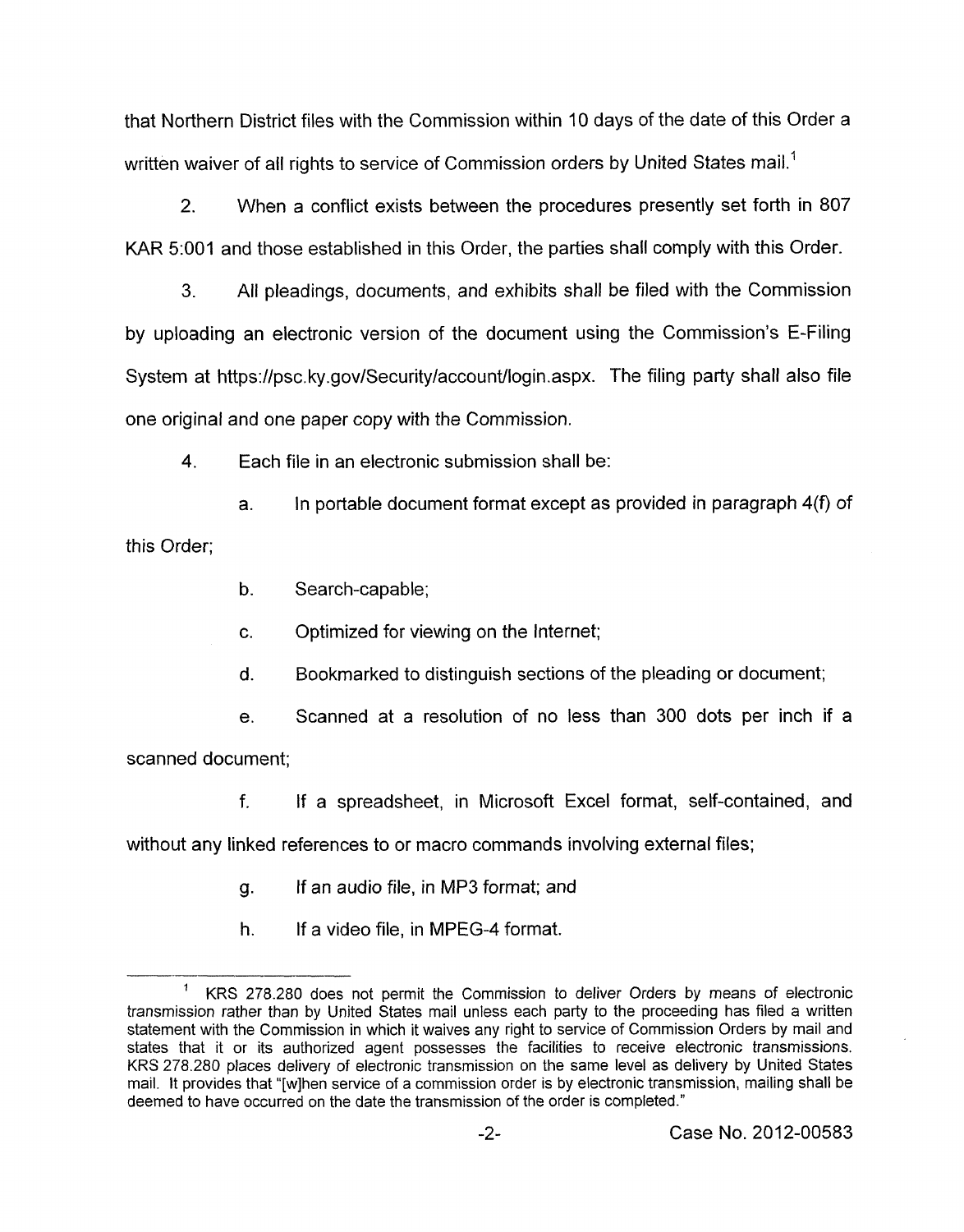*5.* All electronic submissions shall include an introductory file in portable document format that is named "Readlst" and that contains:

> a. A general description of the filing;

b. A list of all materials not included in the electronic filing; and

c. A statement attesting that the electronically filed documents are a true representation of the original documents.

6. The "Readlst" file and any other document that normally contains a signature shall contain a signature in the electronically submitted document.

7. The electronic version of the cover letter accompanying the paper filing may substitute for a general description.

8. If the electronic submission does not include all documents contained in the paper version (e.g., confidential materials, materials that are too large or bulky to transfer by electronic medium), the absence of these documents shall be noted in the "Read1st" document.

*9.*  20 files. a. An electronic transmission or uploading session shall not exceed

> b. An individual file shall not exceed 50 megabytes.

c. If a filing party's submission exceeds the limitations established in paragraph 9(a) or 9(b), the filer shall make its electronic submission in two or more consecutive electronic transmission or uploading sessions.

10. When filing any document with the Commission, the filing party shall certify that: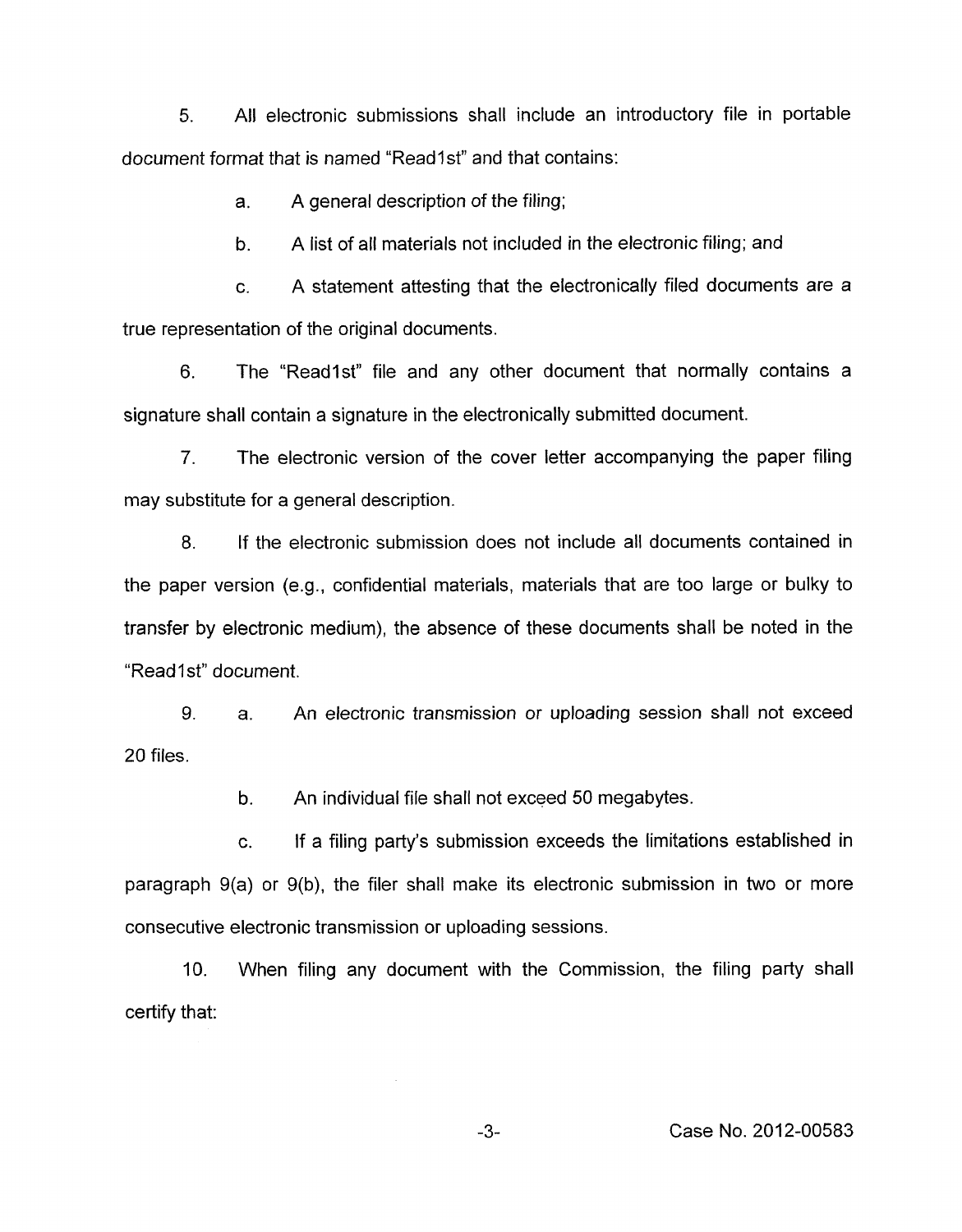a. The electronic version of the filing is a true and accurate copy of each document filed in paper medium;

b. The electronic version of the filing has been transmitted to the Commission; and

c. A copy of the filing in paper medium has been mailed to all parties that the commission has excused from participation by electronic means.

11. Upon completion of a party's uploading of an electronic submission, the Commission shall cause an electronic mail message to be sent to all parties of record advising of the electronic submission to the Commission.

12. Upon a party's receipt of this message, it shall be the receiving party's responsibility to access the Commission's electronic file depository at [http://psc.](http://psc)ky.gov/efs/EFS Search.aspx and view or download a copy of the submission.

13. A document shall be considered timely filed with the Commission if it has been successfully transmitted in electronic medium to the Commission within the time allowed for filing and one copy in paper medium is filed at the Commission's offices no later than the second business day following the electronic filing.

14. When submitting paper copies of electronically submitted documents, the filing party shall attach to the top of the paper submission a paper copy of the electronic mail message from the Commission confirming transmission and receipt of its electronic submission.

15. filing party shall: When submitting documents for which confidential treatment is sought, the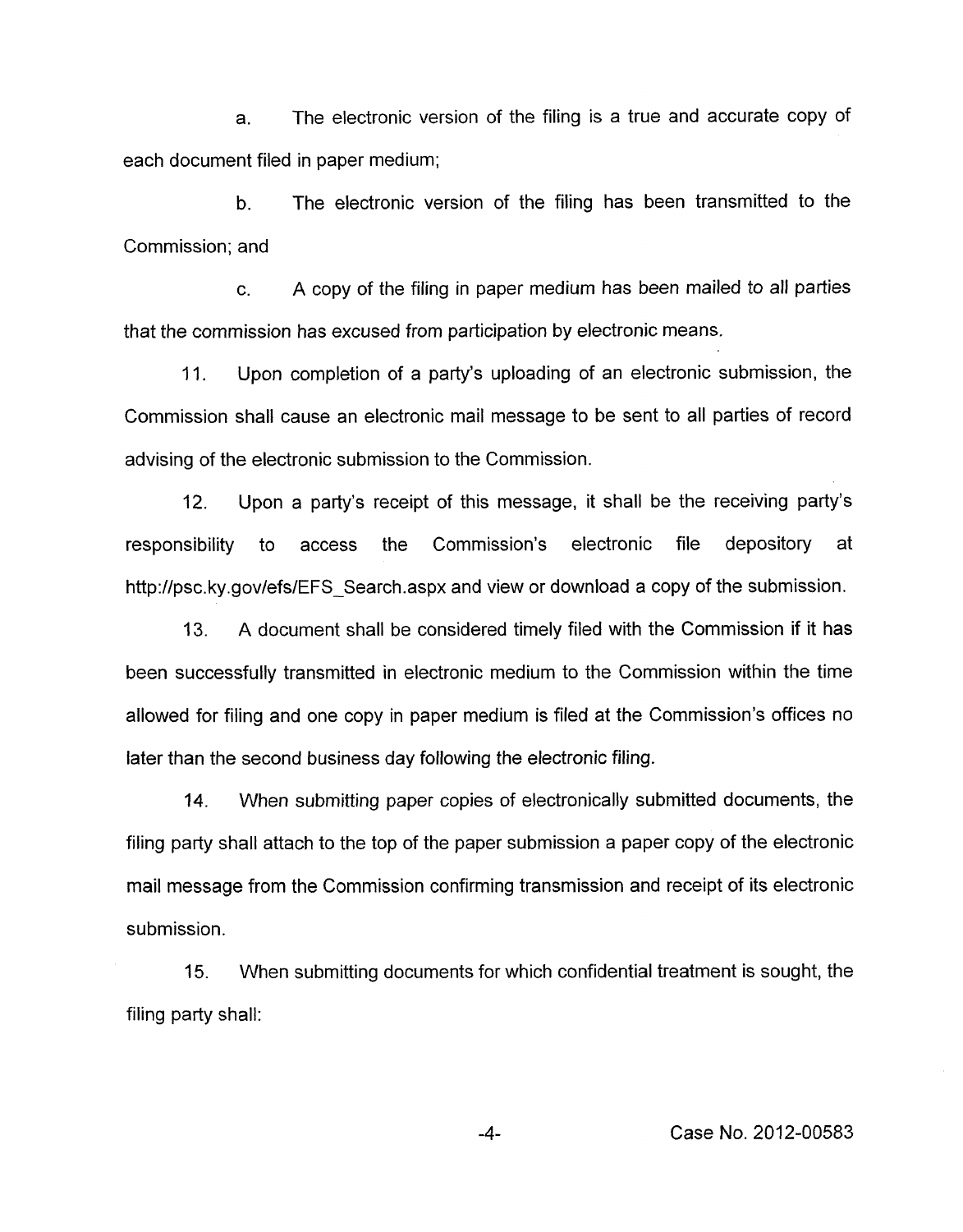a. Submit an original in paper medium and an electronic copy of the petition requesting confidential treatment and setting forth the grounds pursuant to KRS 61.878 upon which the material should be classified as confidential and a copy of the material with those portions redacted for which confidentiality is sought.

b. Submit a paper copy of the material in question that identifies by underscoring, highlighting with transparent ink, or other reasonable means only those portions that would disclose confidential material unless deleted and a CD-ROM containing an electronic version of such material with highlighting.

16. Within ten days of the date of this Order, Northern District shall file a statement as to whether it or its agents are capable of receiving electronic transmissions.

17. Unless it states its objection to the use of electronic filing procedures in its motion for intervention, a party granted leave to intervene in this proceeding shall:

a. Be deemed to have consented to the use of electronic filing procedures and the service of all documents and pleadings, including orders of the Commission, by electronic means; and

b. Within seven days of the date of an Order granting its intervention, file with the Commission a written statement that:

(I) United States mail; and It waives any right to service of Commission orders by

(2) It, or its authorized agent, possesses the facilities to receive electronic transmissions.

-5- Case No. 2012-00583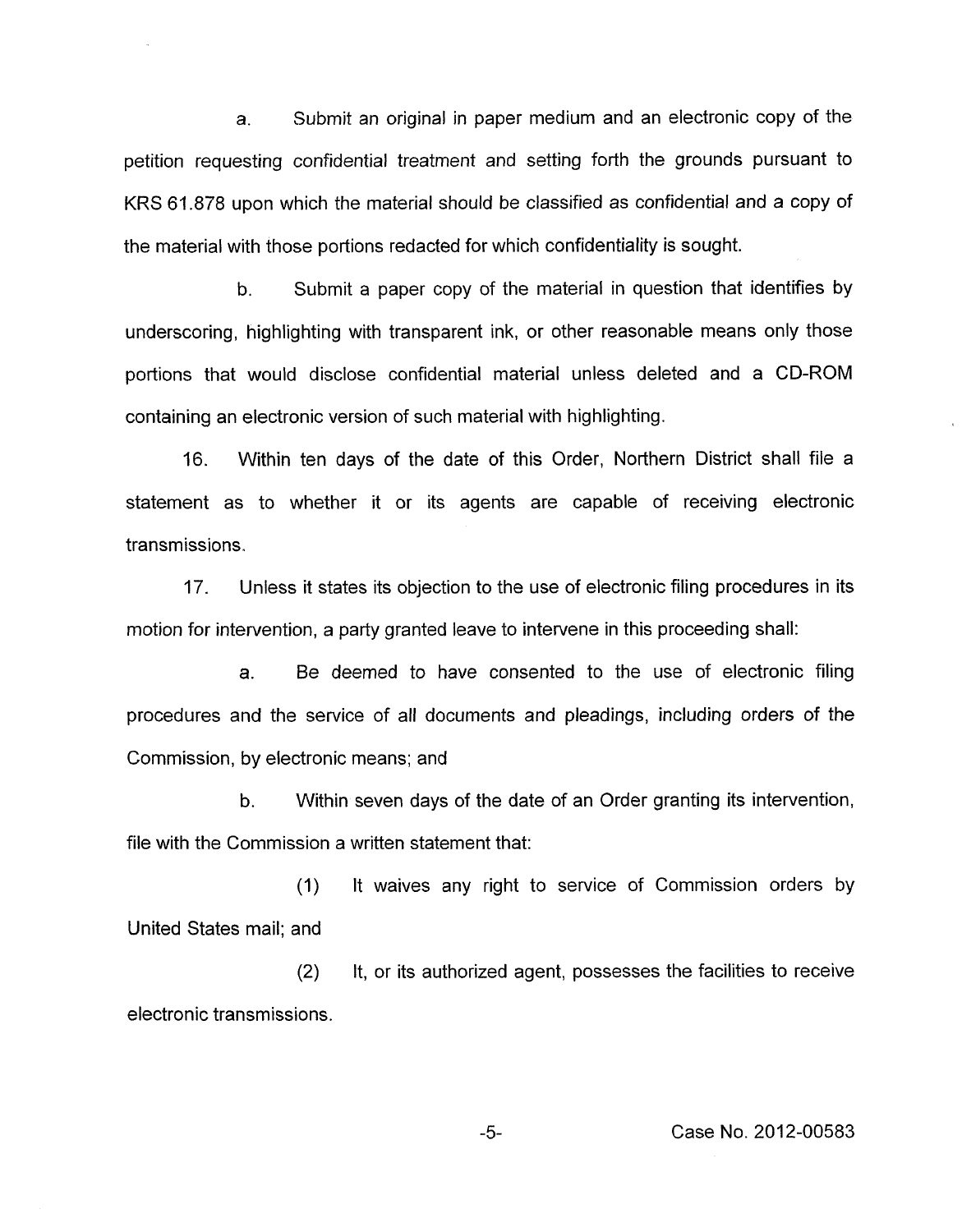18. If a party objects to the use of electronic filing procedures and the Commission determines that good cause exists to excuse that party from the use of electronic filing procedures, service of documents on that party and by that party shall be made in accordance with 807 KAR 5:OOl.

19. If, within 10 days of the date of this Order, Northern District fails to file with the Commission a written waiver of all rights to service of Commission orders by United States mail, ordering paragraphs 1 through 18 are vacated and Northern District's request for deviation is denied.

20. Upon the proposed revisions to 807 KAR 5:001 taking effect, $^2$  this Order shall be vacated and all parties to this proceeding shall comply with the electronic filing procedures set forth in the newly promulgated regulation

By the Commission



**ATTE** Executive Director

On June **13, 2012,** the Commission filed with the Legislative Research Commission proposed revisions to 807 KAR **5r001. 39** Ky.R. **275** (July **2012).** After consideration of submitted comments, the Commission filed an amended version of the proposed regulation on October **15, 2012. 39** Ky.R. **995**  (Nov. **2012).** On November **13, 2012,** the General Assembly's Administrative Regulation Review Subcommittee approved the amended version with some additional amendments. **39** Ky.R. **11 17** (Dec. **2012).** See *also* Minutes of the November **13, 2012** Meeting of Administrative Regulation Review Subcommittee, http://www.lrc.ky.gov/minutes%5Cadm\_regs/121113OK.HTM (last visited Jan. 4, 2013). **2** 

Case No. 2012-00583